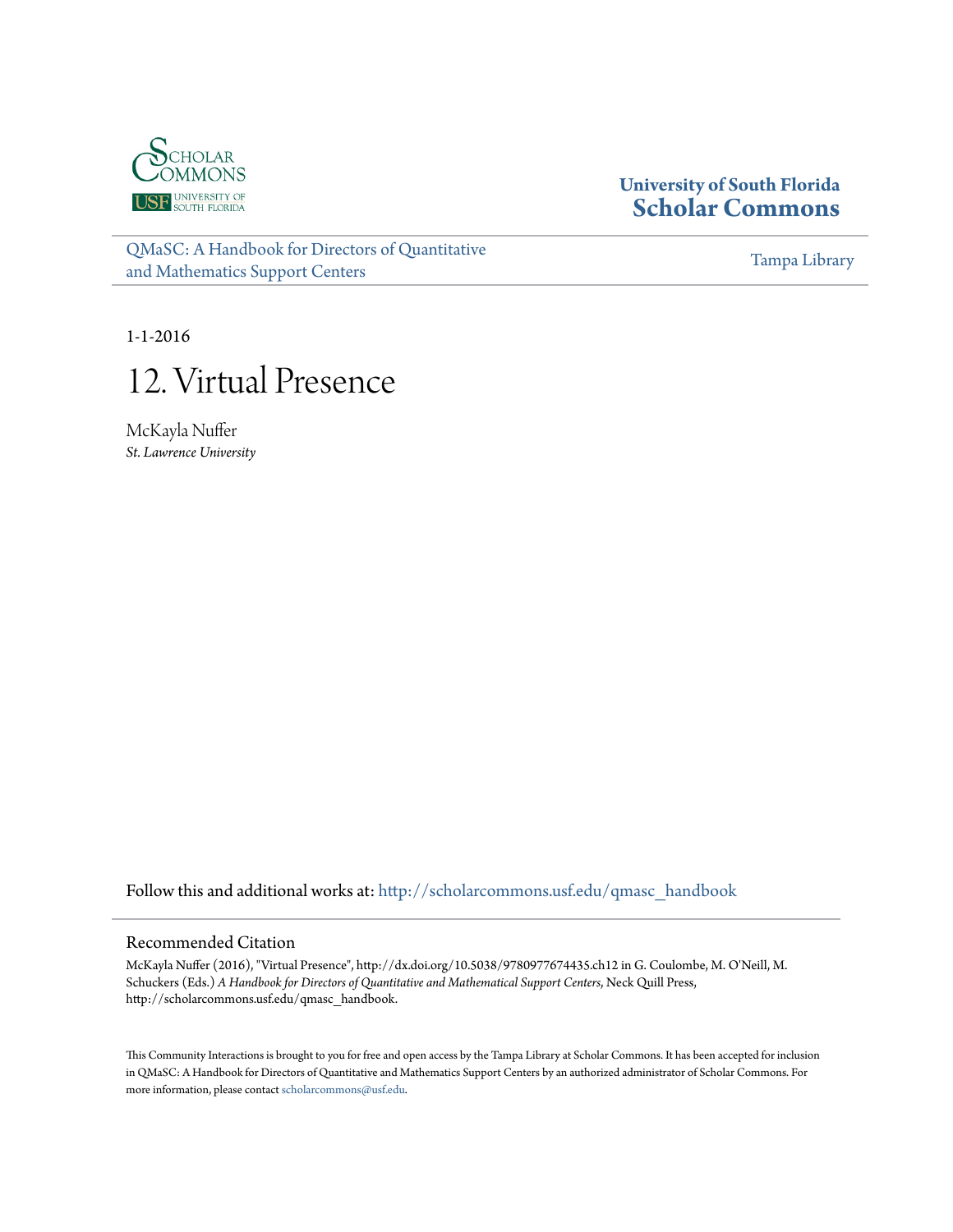# Virtual Presence

 $\odot$  McKayla Nuffer, St. Lawrence University

# 1 Introduction

Computers and information technologies have been a growing interest throughout society and, particularly, the area of education over the past fifty years. Modern, high-speed computers, and, more specifically, instant access to the internet, produces a dependency within the global economy and scientific age in which we live. The launch of Sputnik in 1957 prompted national efforts to reform education with new technological practices and an improved philosophy to educate the masses [1]. Since then, the National Defense Education Act has supported educational reform and the incorporation of technology within school curricula [1]. More recently, the use of the World Wide Web has increased at a prominent rate and become responsible for the success of businesses, organizations, and educational institutions.

Access to information and services through the "click of a button" is appealing to many, specifically college students. Students find comfort in accessing assistance and academic support at their convenience outside of the classroom, especially during late night cram sessions before quizzes and exams. A quantitative and mathematics support center (QMaSC) provides services and information to students that will aid the progression in their studies, and QMaSCs aim to provide quality assistance in a convenient manner. In addition to its physical location, a QMaSC must also be virtually present in meeting the needs of students. This chapter addresses how to be virtually

Suggested Citation: McKayla Nuffer (2016), "Virtual Presence", [http://dx.doi.org/10.5038/9780977674435.](http://dx.doi.org/10.5038/9780977674435.ch12) [ch12](http://dx.doi.org/10.5038/9780977674435.ch12) in G. Coulombe, M. O'Neill, M. Schuckers (Eds.) A Handbook for Directors of Quantitative and Mathematical Support Centers, Neck Quill Press, [http://scholarcommons.usf.edu/qmasc\\_handbook](http://scholarcommons.usf.edu/qmasc_handbook).

This material is based upon work supported, in part, by the National Science Foundation under Grant DUE-1255945. Any opinions, findings, and conclusions or recommendations expressed in this material are those of the author(s) and do not necessarily reflect the views of the National Science Foundation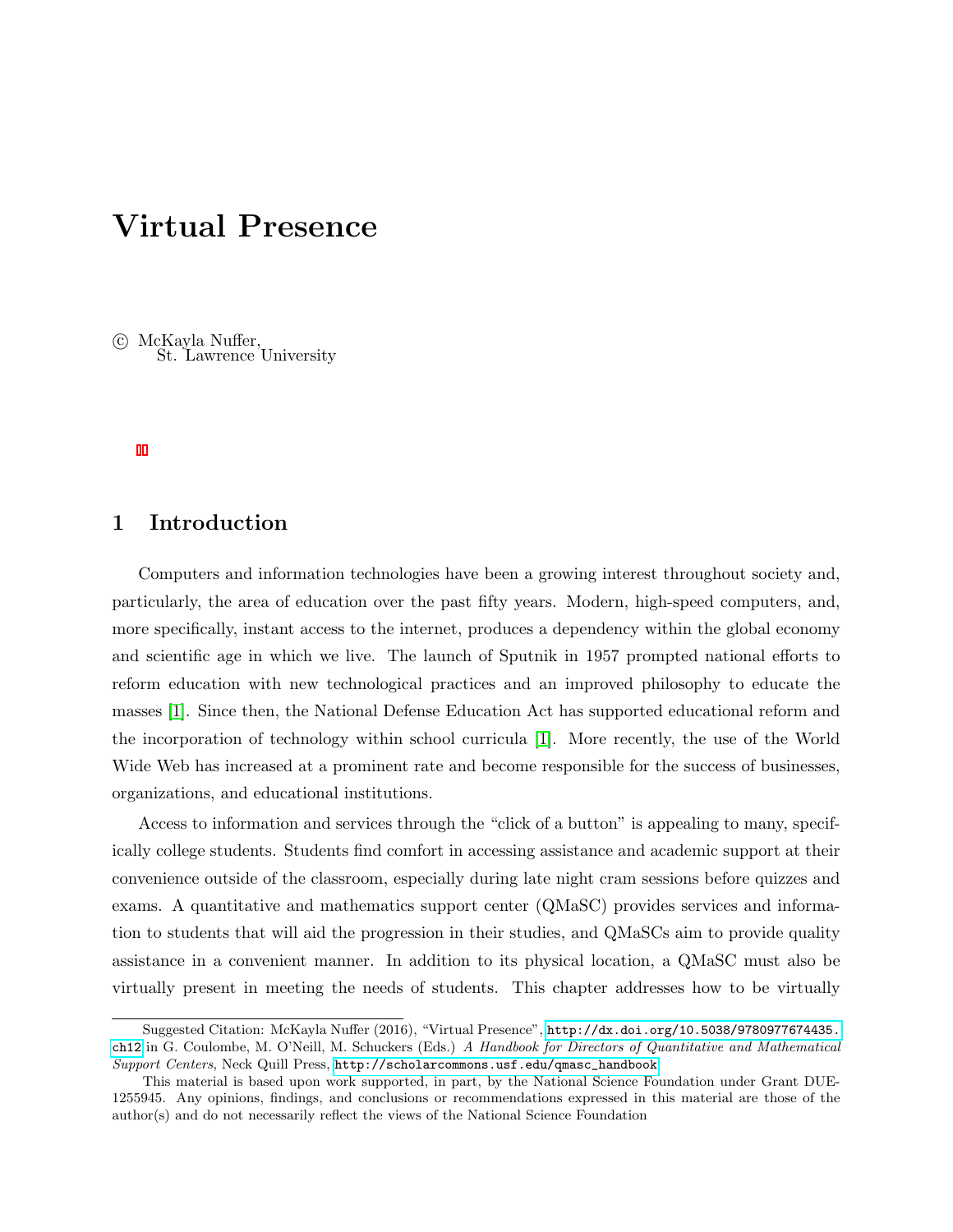present and the kinds of information and services to provide virtually in order to market effectively the services provided by the center.

# 2 What is Virtual Presence?

Before deciding what to include on a center's website or what devices to use to become virtually present as a center, one should know what it means to be virtually present. According to Heiner Wolf (2005), virtual presence is about mutual awareness and synchronous communication on the web [2]. An individual can be virtually present at a specific web location, but virtual presence on the World Wide Web can range from viewing a website to being present in an artificial 3D space. Differing from tele-presence, virtual presence does not result in looking into real world settings, but only artificial space [2]. These types of "presences" are linked because 3D models of realistic space can be captured artificially and transferred into virtual representation [2]. Tele-presence and virtual presence can be used jointly to create options for students to seek the maximum assistance, fully demonstrating all that the web has to offer.

Given the prevalent internet usage, specifically social media — email, Facebook, Twitter, Instagram, Skype, iChat, or Google+ Hangouts — as part of everyday life, the QMaSC's ability to be virtually present is critical for public access to resources. Allowing on-the-go users access to information, updates, and course-related materials from portable devices such as laptops, smart phones, or tablets enhances the center's ability to serve more students. Acting as a catalyst for academic growth and support is rewarding for a center. The implementation of a website and other virtual systems will often increase student engagement in using resources, thereby allowing the center to act as a catalyst for academic growth and support.

Many different types of services and tools are offered within the realms of virtual and telepresence. Tools that can be incorporated into the center's website to supply students with as many virtual resources as possible include social networking forums, such as Facebook, Twitter, and personal blogs, or online tutoring and direct communication forums, such as wikis, Skype, iChat, Microsoft Lync, Lynda.com, video streaming, YouTube videos, and eBeam. Successful sites often include links to data and software resources. Likewise, learning management systems, known as virtual learning environments (VLEs), can provide virtual assistance and tutoring to students through the posting of course syllabi, course materials, and texts, in addition to discussion forums for the courses supported by the QMaSC. Popular VLEs include Moodle, Sakai, Angel, Blackboard, Claroline, and ATutor; any of these can serve as an additional resource that can be developed outside of the standard website [3]. Directors can learn more about these tools by talking to other QMaSC directors, talking with the information technology departments at the parent institution, or by additional online research. Ultimately, all of these virtual tools, organized through the creation of a website, will enhance the virtual presence of the center.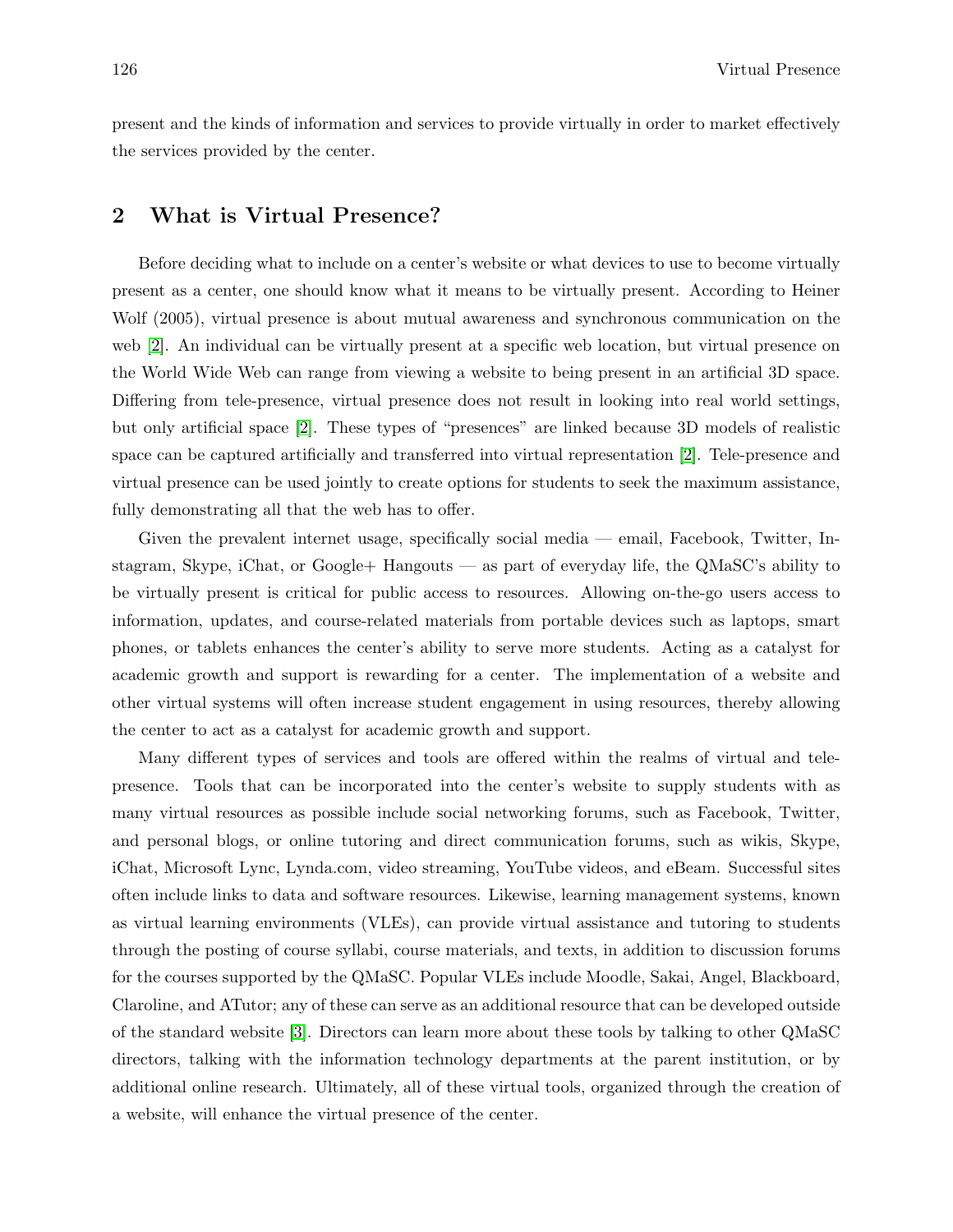# 3 Beginning a Center Website

While many avenues exist in beginning to develop a website, the most common, and strongly encouraged, path is to contact your institution's information technology and web services department. Most institutions enforce policies regarding the use and public access of institutional computing resources and the campus network. At some institutions, these departments issue strict guidelines and standards for the creation of webpages. Standards may be stylistic in nature governing color, font selection and size, or guidelines may concern content such as hyperlinks, text, images, and navigation.

At St. Lawrence University, standards are established for all webpages for academic and administrative departments addressing required links, required content, and limits on design. Examples of these guidelines include the following instructions: "have a link to the St. Lawrence homepage on them," "have your department or section name on them," and "avoid using varied design elements, such as different background colors or fonts on different pages" [4].

Not all directors actively create the center website but many, if not all, supply the content for and assist in developing the ideas for the website. By contrast, some directors create the entire website under the review and guidance of a web team. It is essential for directors to understand the various processes and procedures required by the information technology and web services department; therefore, directors must start by setting up meetings with the appropriate departments and offices.

Building a website involves a number of major decisions, four of which include: choosing the type of website, selecting a web host, establishing a domain, and identifying and designing key features for the website. In turn, these decisions influence future decisions such as content, design, organization, and additional features that make a user-friendly website. For those who will build a web site from the ground up, and those without guidelines mandated by their institution, sections 4 – 6 address guidelines for the first steps in creating a web site. For those with institutionally mandated guidelines, much of the discussion in sections  $4 - 6$  will be handled completely by the web services department or in partnership with that department.

# 4 Static vs. Dynamic Websites

For directors creating a website from scratch, the first step is *deciding on the desired type of* website: static or dynamic. Static websites have "content embedded in HTML code" while "the content and layout [are moderately] independent" [5]. There are no special requirements on the web host (see section 5 on web hosts) and entering content involves writing HTML code, this is similar to computer programming [5]. Static HTML is used to display pages with no comments, blogs, daily additions, or special features that require advanced functionality [6]. The files are loaded, then the browser retrieves and displays images, item links, video, and other materials. Static websites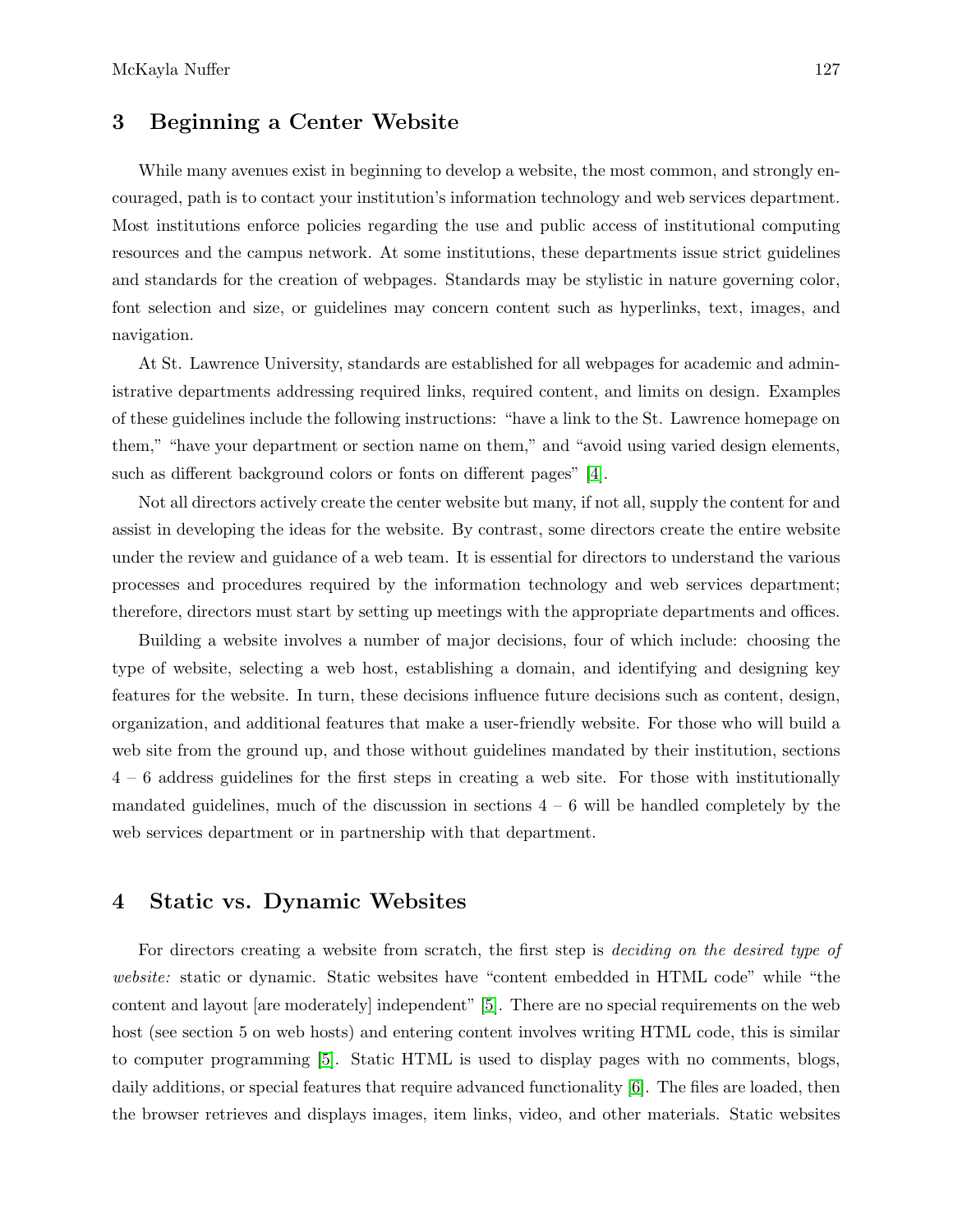effectively establish a center's virtual presence because they are clean, secure, load quickly, and are easy to manage [6].

In comparison, dynamic websites allow content to be retrieved from a database, and content can be arranged by date, category, or similar organizational structures. Dynamic websites are ideal for blogs or chronological entries. The content and layout of dynamic websites are independent, and entering content is similar to word processing. Dynamic websites present a desirable alternative for those unfamiliar with writing HTML [5]. Dynamic websites are also popular because social media, surveys, and feedback are easily integrated into the pages; this allows centers to have both a virtual and a tele-presence. The advanced functionality of dynamic websites allows direct interaction between the creator and the user; however, dynamic sites are slower to load and more expensive than static websites [7, 6].

Both types of websites are suitable for a QMaSC, but the choice depends on the creator's willingness and time, knowledge of and skill level with the different content management systems or existing website building systems possibly supported by the parent institution, and the associated institutional constraints and support.

## 5 Choosing a Web Host

After selecting the type of site to be designed, *choosing a host* is the next, and most crucial, step. Knowledge and skill come into play because many different types of web building systems exist that are crafted for either the static or the dynamic website. Those building a website from scratch or those under the assistance of a web services team must select a host compatible with the institution's server, this ensures the website's approval and associated support of the university communications and public relations office.

Manually setting up a host requires the knowledge of code and script and requires special web design software [6]. Such website creators must know how to code and save files in HTML and how to use cascading style sheets (css) which maintain consistency of fonts, colors, and styles throughout the website [5]. While manual web hosts provide templates, knowledge of HTML coding is essential to enable the page creator flexibility in customization. Both Dreamweaver and Joomla, tools for setting up manually created sites, require the knowledge of HTML code content management systems to organize and create static (Dreamweaver) or dynamic (Joomla) websites.

Using Dreamweaver enables creators to design pages that exhibit pictures of staff, schedules and other documents in PDF format, links to other websites and data search engines, among other features. Advertisements, widgets, and other gadgets can be added to the QMaSC website using this web design software.

Joomla is ideal for building small to medium sites and is known to be fast and accessible in many places [2]. The inclusion of dynamic features, such as image galleries, YouTube videos, guest books,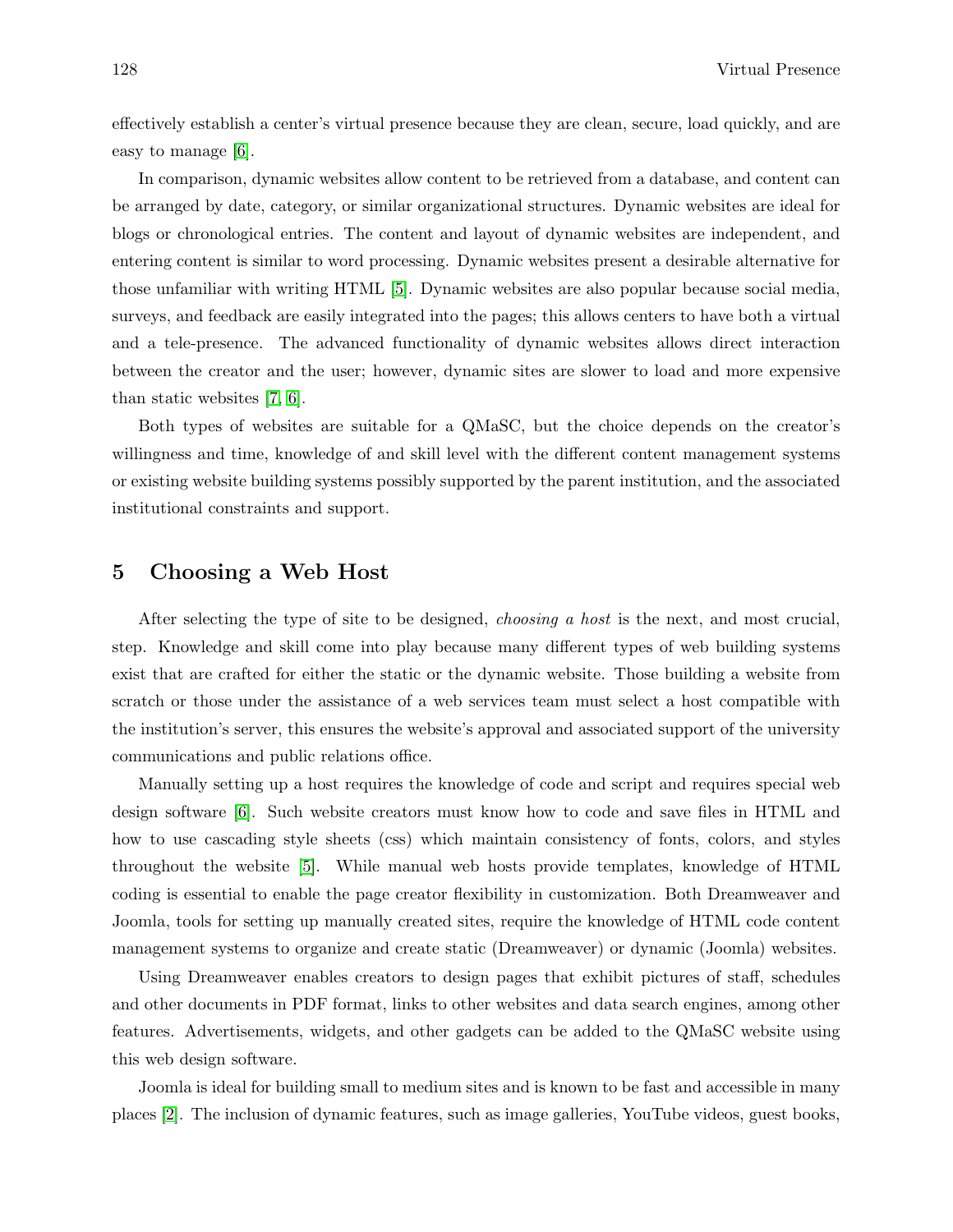polls, calendars, file managers, and forms [2], combine multimedia, communication, collaboration, and data management all within the center's website.

Other mechanisms exist for manually creating a website, many are designed to use preexisting templates and style options for creating customized work with little to no experience in either coding or programming. Artisteer and WordPress are web hosts that create both static and dynamic websites. The features they provide make the process of creating and organizing content easier and more user-friendly [6]. With Artisteer, coding can be used to edit and customize a site, but be advised that the learning curve is steep [5]!

Google Sites provide another web hosting option requiring no coding knowledge. Unlike the aforementioned web hosts, Google Sites is free. Google Sites users need only have a Google account in order to create pages using the website templates. Other free options exist for hosting but most carry the risk of losing your entire site at the will of the web host. To ensure this does not happen, choose a host so that the center URL does not include the host name  $-$  a free web host gains publicity by including its name in the domain name of its patrons. Google Sites provide a safe and free option for centers with limited funds for producing a website.

## 6 Establishing a Domain

The selected web host influences the last step, *establishing a web domain*, in preparation of designing the website. Establishing a domain is the same as identifying a web address for your site. Registering a domain involves serious thought and consideration, despite seeming like a minor task in the creation of a website. While determining a name for the site may at first appear to be an elementary task, there are many ways to go about deciding a web address.

In naming the website, consider both the future QMaSC users and the keywords that best describe the center. Because the web address will be frequently advertised and used continually, it should be catchy and appealing to the user. Consider the length and characters within the domain. Avoid discouraging users by using a long address or one that is embellished with varying capitalization, numbers, or symbols [6]. Finally, avoid using any preexisting trademarks or names that may inadvertently lead a user to the wrong website [6]. (A name that is closely related to another website may discourage users who have difficulty locating the site and may eventually require a major and costly name change.) Hence, initial research into the possible domain names for ease of use and uniqueness will be worth the effort.

These three steps form the necessary preparation for the more enjoyable aspect of creating a website: design and organization. As previously stated, most of these steps are typically mandated by your institution, but having the background knowledge in what it takes to create a website can help directors when assisting a web team. Once a domain and a web host have been established, the focus shifts to content and features.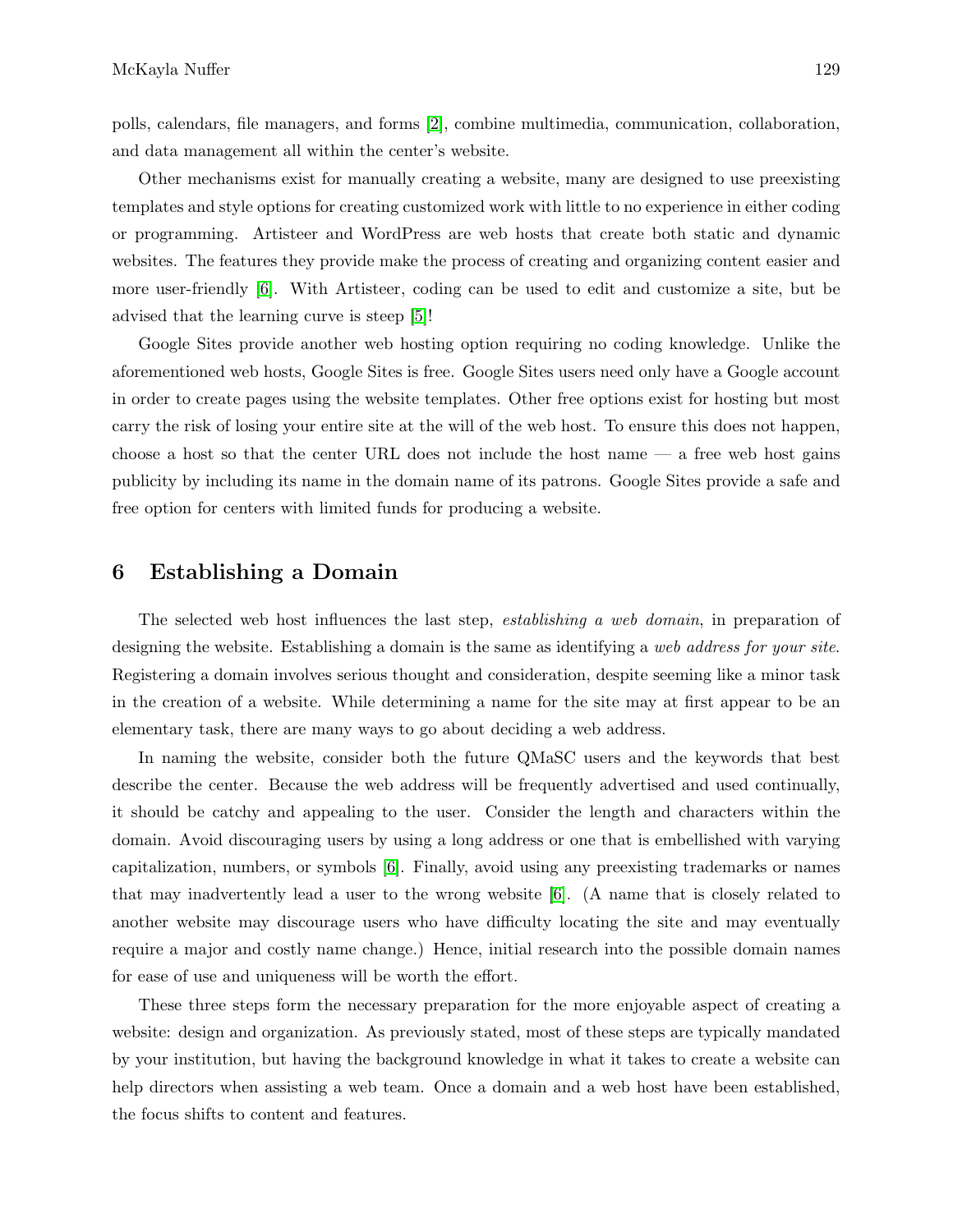# 7 Recommended Features for Websites

Each center is managed and run in its own particular manner, but those commonalities in services that most centers provide for students should be displayed on the website. Whether the page employs hyperlinks, text, images, or PDF files, the content and material described below can be included to enhance to the center's virtual presence.

#### General Information and the Home Page

General information about the center, including the mission statement, brief history, and overview of services are possible items for display within the site. The overview can identify the courses that are supported by the center and may be accompanied by the names of professors and instructors for the courses; however, more general descriptions are more practical because maintaining updates for this level of detail is time consuming. Typically, general information is located on the "Home" page or an "About" page that can lure users into reading further and sets the stage for what the entire website and center have to offer. The home page should contain an opening message, welcoming and inviting users to continue reading the website.

The "Home" page is often the first space that users see, so the selection of user-friendly colors and fonts is crucial for this visual representation of your center. Web page creators should choose a color scheme that is cohesive and complementary if the color scheme is not mandated by the center's parent institution. Maintaining stylistic consistency throughout the site is critical; for example, make headers, text, and links follow a set color scheme. Not only will this make the site look professional but will help users in recognizing key features and information through color coordination. Likewise, avoid fancy, cursive or symbolic fonts. Font should be sized large enough so that all viewers are able to read the page. Always think from the professional and student perspectives when deciding on the aesthetic style of the website. Make it "eye-popping" and clear. Unless the site is visually stimulating and simple, users may not see all the details. Attractive and inviting pictures of the center help students become virtually familiar with the space and welcome the users to visit the center.

#### Tutor and Staff Directories

Before receiving or considering services, students and faculty appreciate a clear and pictorial directory of mentors, tutors, directors, assistant directors, and other personnel. This offers users a sense of comfort and familiarity for they already have a name, picture, or both to refer to upon entering the center. Many sites have "Staff" or "People" pages which group the staff based upon their roles within the center. A possible design format for the directory entry for a mentor or tutor might include his or her name, class year, major(s), minor(s), course support, software support, and photo. Similarly, the site might contain short biographical blurbs for each of the directors and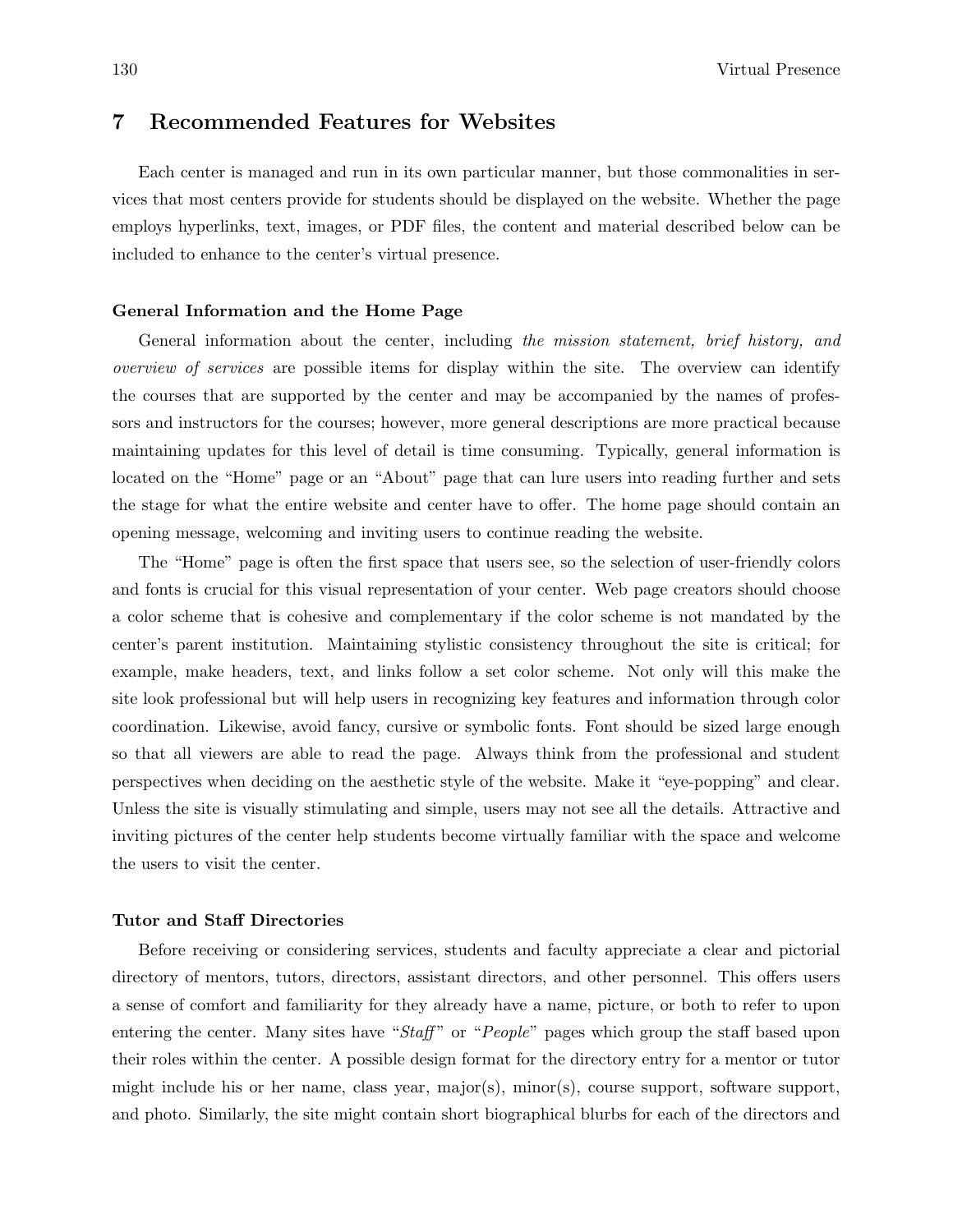other staff members of the QMaSC.

#### Expectations and FAQ Pages

Informative pages often include a description of what to expect from a tutoring session or other services. Such information can be discussed and organized in more than one way. For example, on the website for the Peterson Quantitative Resource Center at St. Lawrence University, two pages provide information on: "What to Expect" and "What Not to Expect" when coming to the center. Having both pages clearly distinguishes the expectations and definition of a standard mentoring session, which explains what mentors do for students and gives a clear definition of the mentor's role in assisting students. Such concerns may also be addressed on a " $FAQ$ " (Frequently Asked Questions) page. FAQs often provide descriptions of a typical tutoring session, directions for entering the center, the location of the center, and how to contact a tutor for individual sessions.

#### Schedules

Hours of operation and appropriate schedules should be posted on the website. These can be attached as PDF files, Excel spreadsheets, or presented in a table. Centers may have multiple schedules for a variety of services, but the most important schedule is often the drop-in tutoring schedule. At any given time, students might want to access information about when specific tutors are working. Similarly, a schedule organized around course coverage and giving a list of supported courses, along with the hours of operation for each course, is useful to students. Depending on how the center is structured, whether open hours are offered, or a specific set of hours is set aside for certain courses, providing schedules is vital information to be displayed on the website.

#### Attendance Tracking

Directors need to keep track of the flow of traffic in and out of the QMaSC for data collection purposes. Some center websites include a log-in page. This can be accomplished by using a commercially packaged attendance tracker or by developing an in house system using a database. Regardless of the method used, directors can manage and gather data for their own personal records or, at any given time, present statistics and figures to faculty and administrators. Demographic data about students can be gathered by requesting the following information at login: name, class year, whether this is a first time visit to the center (newly opened centers might want to ask how the visitor first learned about the center), the course for which assistance is sought (this may vary depending on the center's services), and other pertinent information sought for tracking purposes. Check with the Registrar's Office or Dean's Office regarding FERPA laws related to data collection and use. Some institutions allow students to use services confidentially or have students check a box stating that the data can be shared with administrators and faculty. If clearance is given, the resulting login statistics may be useful to faculty or an advisory board.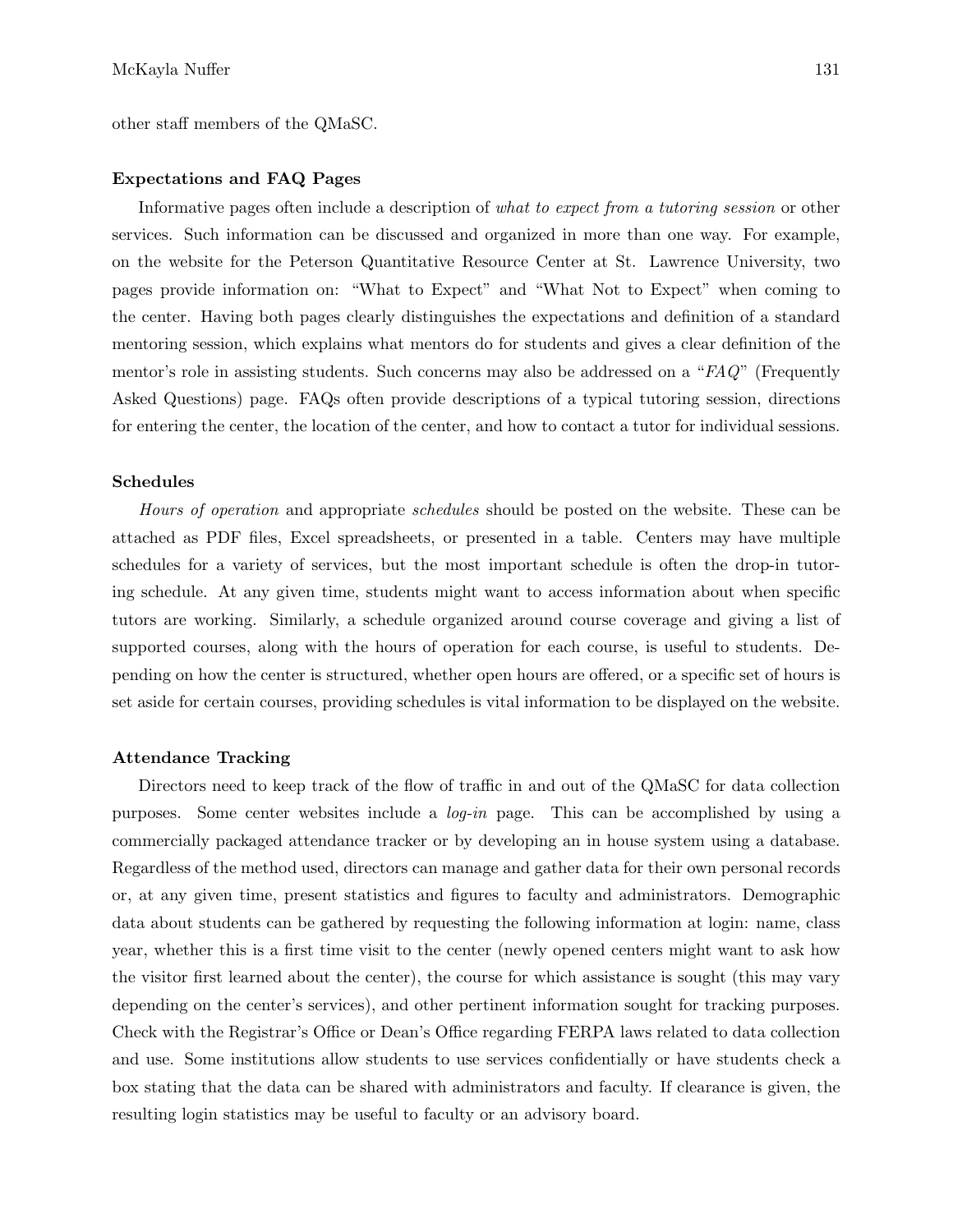Similarly, a *tutorial report form* and *tutor evaluation form* can also be established to help monitor the activities and performance of a tutor. Because the primary goal of a resource center is to meet the needs of the students through providing quality services, satisfaction surveys can be used to seek information on the quality of the overall session, the tutor's presentation, and additional comments. This feedback will help in addressing major concerns of the students through improvements that can be made. Online surveys are always available to visitors whether completed on site or online after students leave the center. The surveys can be easily generated using the attendance tracking systems, Google forms, Qualtrics surveys, or other online forms. In this way, the virtual presence of the center helps to monitor the success and perception of the center.

#### Use of Social Media

The popularity of social media suggests that methods for students to *contact* and communicate with the center is an important area of focus. According to Eric Chapman (2011), "between 85 percent and 99 percent of college students use Facebook . . . [and] students spend an average of 106 minutes on Facebook per day" [8]. University and college admission programs use social media to contact students and provide information and materials to prospective students at low costs through Facebook, Twitter, and YouTube. The use of such platforms is advantageous to a QMaSC in reaching students through these heavily utilized media. Centers can use social media sites to deliver efficient updates and important messages to students about upcoming exams, tutorials offered by the center, and changes in hours of operation and scheduling. Depending on the chosen web host, calendar attachments and templates can be used and easily adapted to meet the needs of the QMaSC in addressing similar updates to students or through certain email accounts, such as Gmail and Microsoft Outlook (Google's calendar template can be attached directly to the center's site when Google Sites is used as the web host). Some colleges or universities use course-management systems (CMS) such as Moodle, Blackboard, or Sakai. Directors may wish to set up a page on the institutionally supported CMS site to manage tutors or establish "sub-boards," a forum-type interface, for updating students. Center mentors and staff can form a Facebook group in which members can post a status in order to find a sub for a given drop-in shift and respondents can post a comment when they are able to take the open shift. Similarly, listservs or email groups also meet this need.

Mixed reviews exist on whether to use social media for the purposes of finding tutor/mentor coverage, networking, and supplying students information and updates on the website. In a recent roundtable discussion, some directors argued that these areas were already being addressed without the need of social media [9]. Some tried it and then deleted the social media accounts because they duplicated what they were already doing on their main website [9]. While placing information in more than one area is not necessarily excessive, maintaining multiple virtual forums can get complicated. Conversely, placing an advertisement in multiple forums gives more visibility and may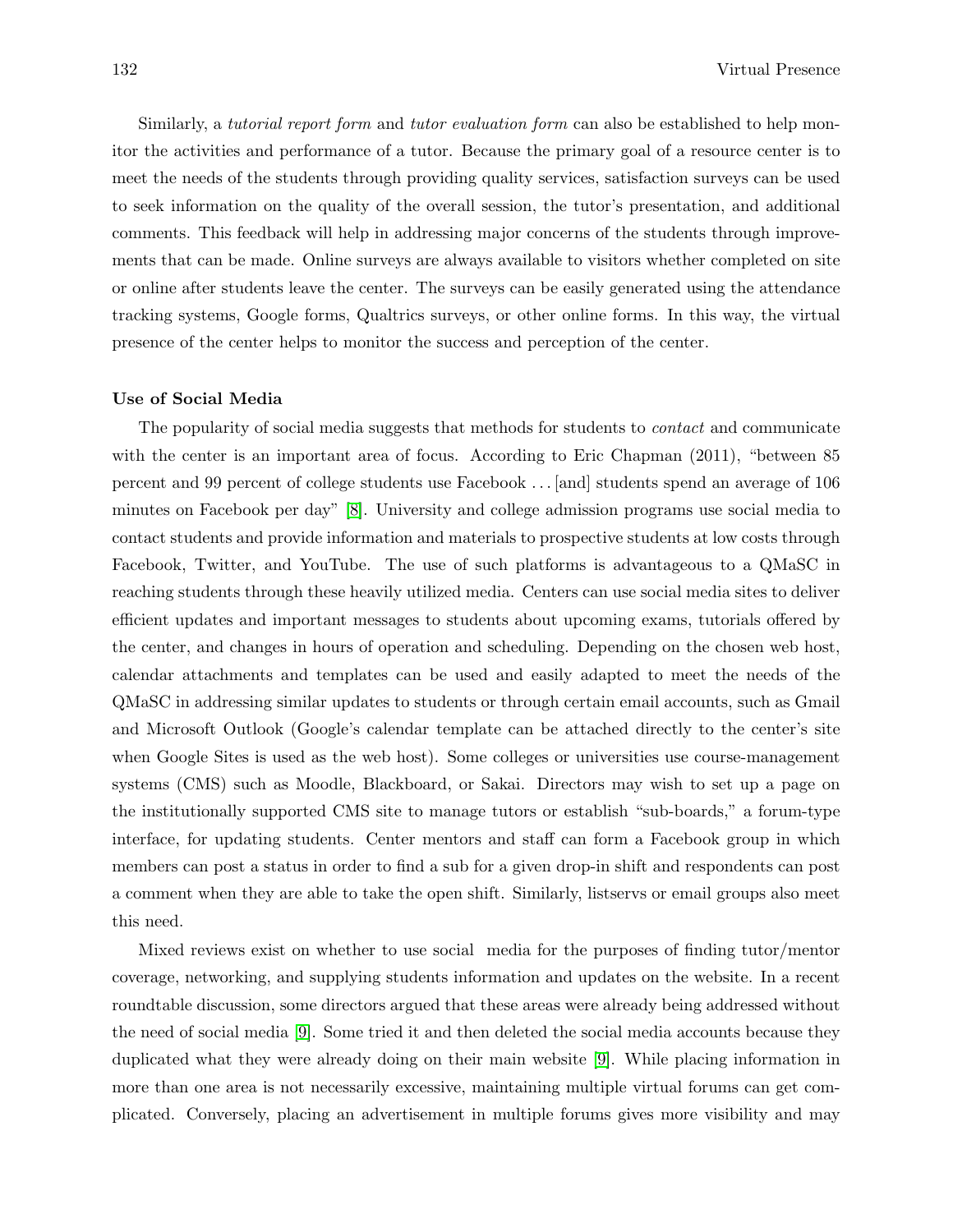result in more patrons coming to the center. Being mindful of particular student populations and how they communicate can help determine where information is placed and assist in making the necessary choices to become virtually present.

#### External Resources

Because tutors and mentors cannot staff drop-in hours 24 hours per day, providing students with web access to *extended resources* such as web addresses for scholarly research, data search engines, video tutorials, fact sheets, or other materials expands the effectiveness of the center beyond the physical services of the QMaSC staff. Students will appreciate the time and energy used to create these resources and will be more receptive and willing to explore what these pages offer. Outside online resources can disappear or change, so it is important to regularly manage and verify links to ensure they continue to offer appropriate resources.

Beyond providing links and other preassembled resources, directors can post the same help sheets that are provided at the center or distributed during workshops or tutorials throughout the year. Segmented video recordings of workshops can also be posted for students to view at their convenience. While this may reduce the number of students who visit the center or attend workshops, it provides students with alternate options for getting help. Some students prefer to work with an actual person rather than looking at a worksheet, but those who are fearful of using services will appreciate the online option. Most students like having multiple options such as working with others when they are having difficulty understanding a concept, taking the personal instructional route, seeking assistance of the center's staff, and using the online resources for quick references.

Placing these resources on the QMaSC website, coupled with previously mentioned components, creates a strong virtual presence for the center. Other possible additions to the site include applications for becoming a tutor, links to all departments supported by the center, YouTube videos for tutor training, pictures of the center, photo albums of events, and more. Depending on factors such as the availability of the center's staff for specific courses, the hours of operation, and the size of institution, online tutoring options that use virtual whiteboards and other commercially developed, or free, systems are alternative components for meeting student needs.

### 8 Conclusion

Being virtually present and building a website is a progressive route any QMaSC director can employ. Many technologies are used within education. Knowing and continuing to seek assistance from other centers and experts, within the education and technological fields, will aid directors in providing the best support opportunities for eager students. Because many colleges and universities have a quantitative or mathematical literacy requirement for graduation, more and more students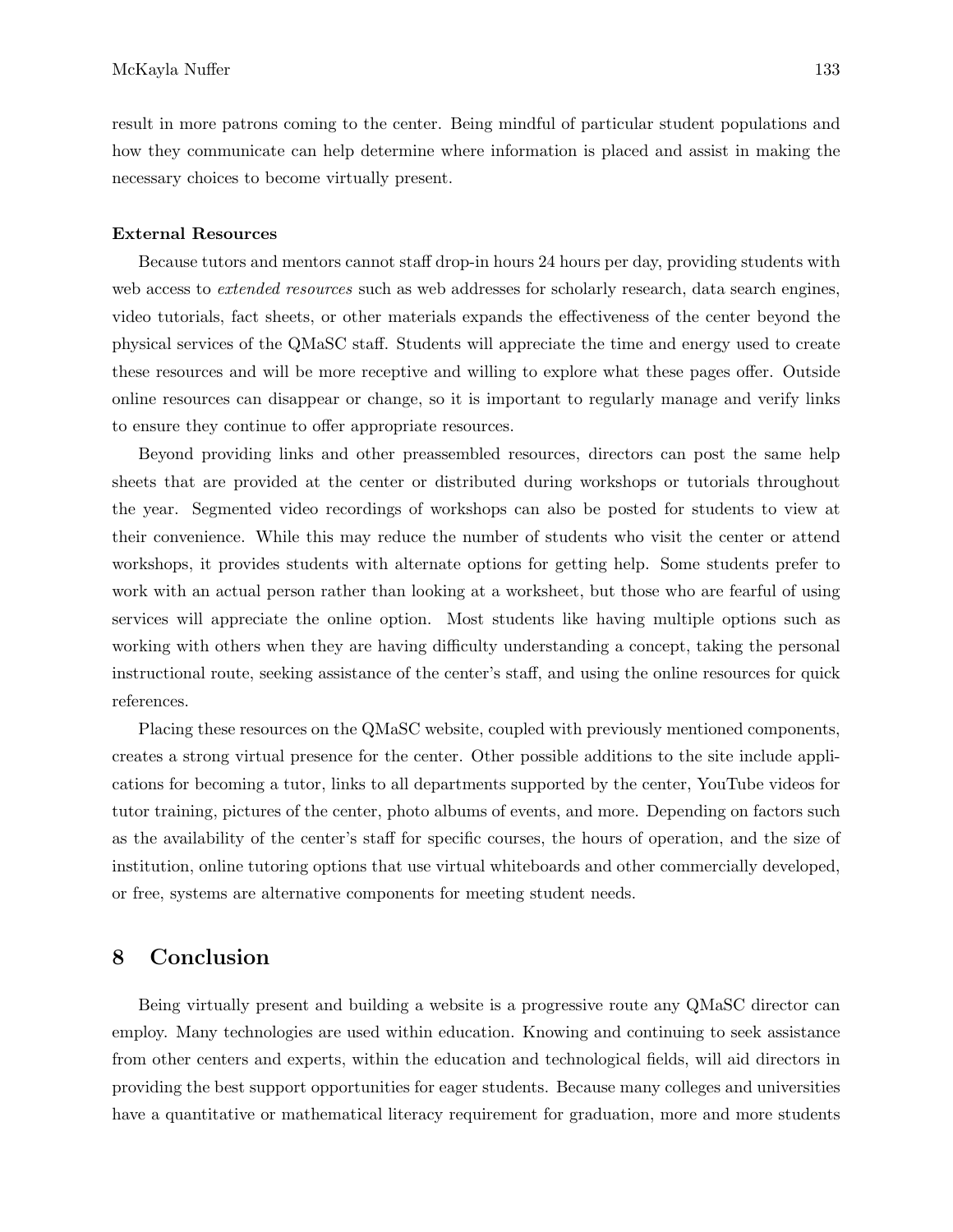will need assistance. QMaSCs can guide the way! As computers, tablets, and other portable devices become more prevalent, assembling virtual locations for students to access the skills, knowledge, and materials designed to meet their academic needs becomes essential. The QMaSC website can showcase the work and assistance provided to the future mathematicians, scientists, engineers, professionals, and humanities students of the world. Become virtually present and join the information age, because no one wants to "byte" the dust!